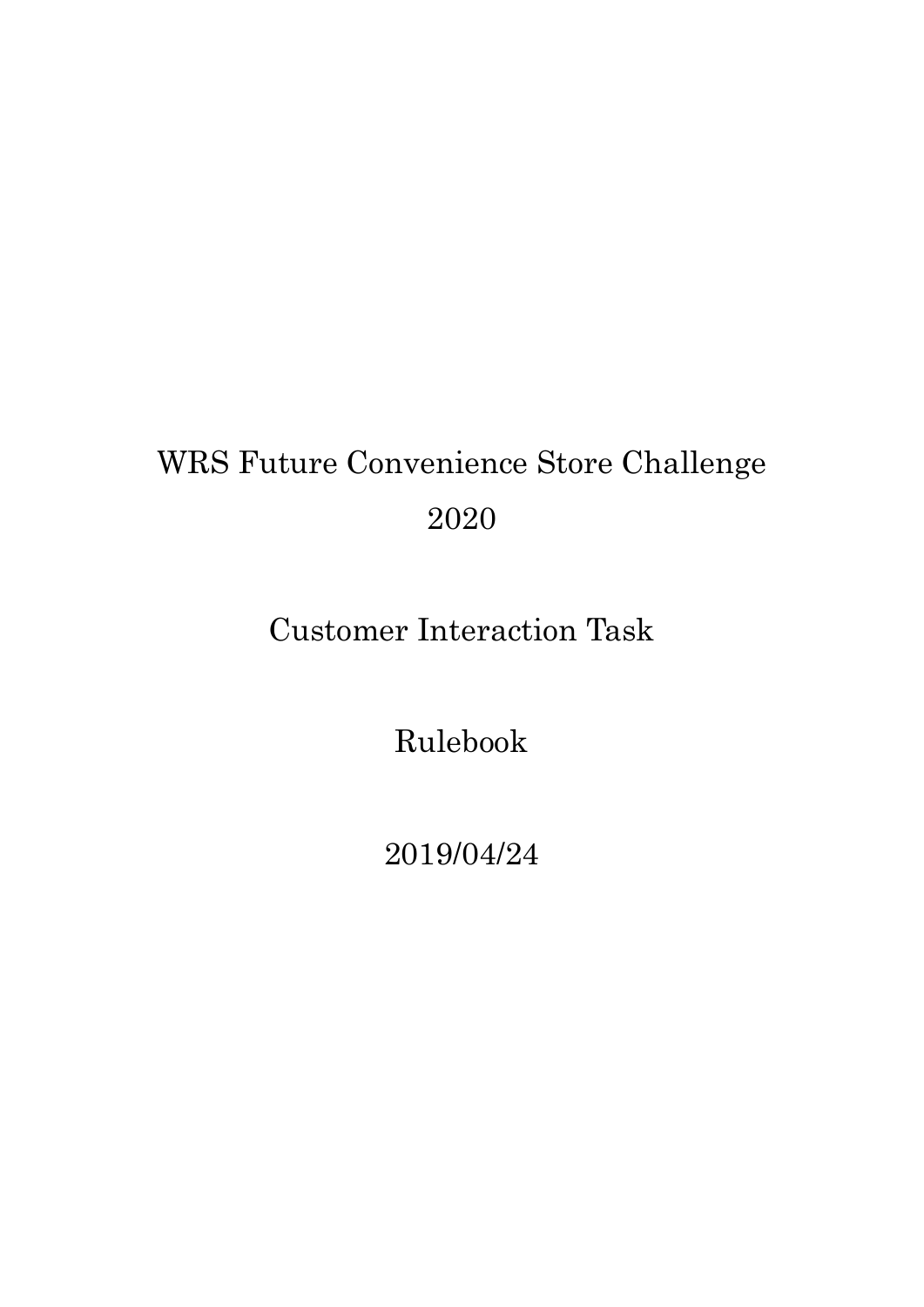## Revision History

April 24, 2019

First Draft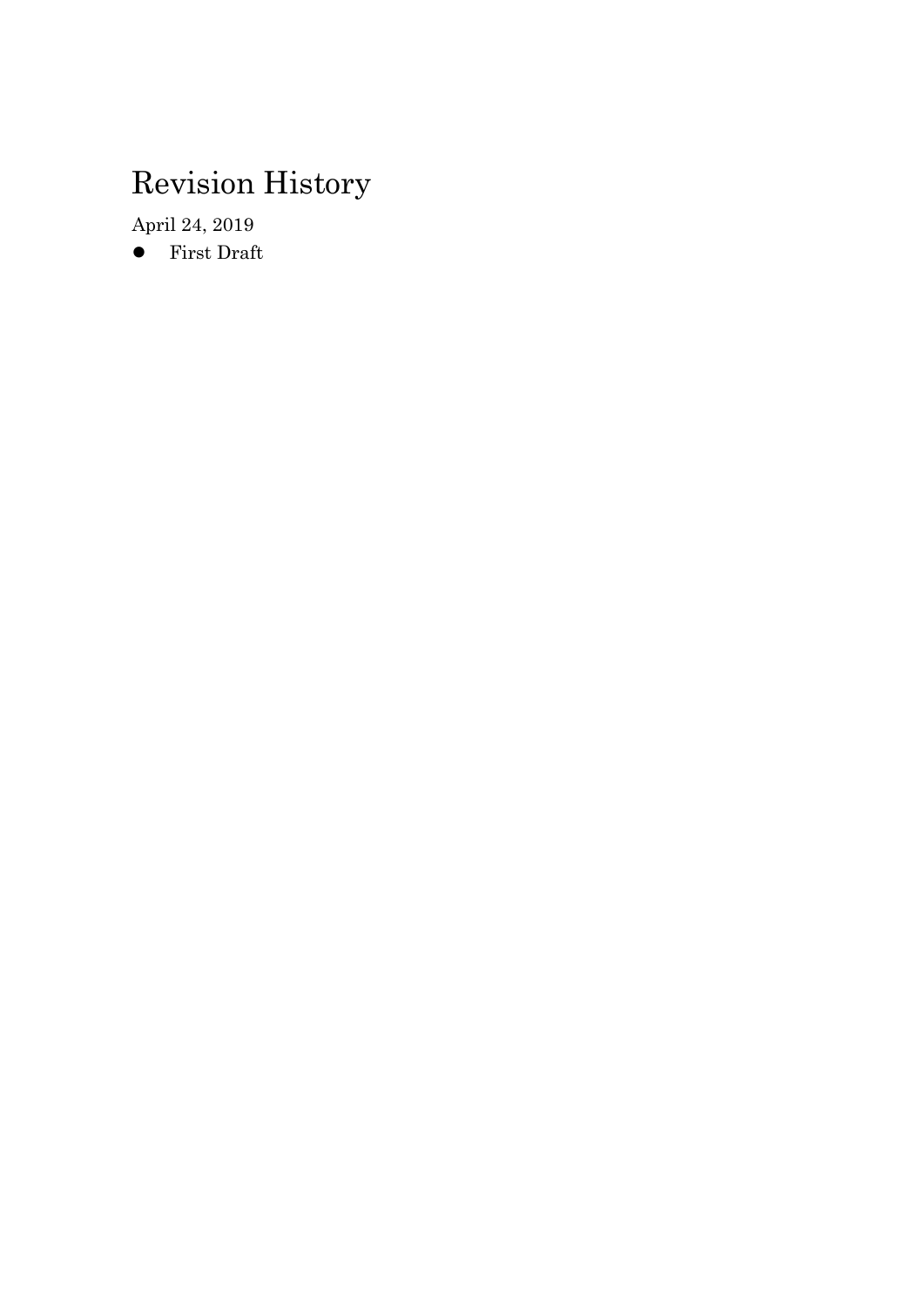## 0. Terminology

| Term               | Definition                                                 |
|--------------------|------------------------------------------------------------|
| Mobile Robot       | A robot that can move autonomously.                        |
| Infrastructure     | Unique infrastructure that can be installed inside         |
| (Robot)            | convenience stores to assist in the robot's task. This     |
|                    | equipment includes markings, IC tags,<br>sensors,          |
|                    | actuators, and auxiliary tools to attach to products, etc. |
|                    | Infrastructure made up of sensors and actuators can        |
|                    | also be seen as stationary robots.                         |
| Manipulator        | Robot arms, end effectors, and other equipment that        |
|                    | execute operations which can be installed on a mobile      |
|                    | robot or as part of the infrastructure.                    |
| Product            | Products found at a convenience store.                     |
| Customer           | Person who visits the store to purchase products.          |
| Container          | Container used to hold and transport multiple              |
|                    | products. A container may also be called a "carton."       |
| Product<br>Display | Section of the convenience store with display cases or     |
| Area               | shelves installed.                                         |
| Cashier Area       | Section of the convenience store with the cashier          |
|                    | counter installed.                                         |
| Eat-in Area        | Section of the convenience store where customers may       |
|                    | consume food and drink they have purchased.                |
| Restroom Area      | Section of the convenience store with the toilet           |
|                    | installed (Abbreviation: Restroom).                        |
| Aisle Area         | Section of the convenience store for customers and         |
|                    | mobile robots to come and go. (Abbreviation: Aisle).       |
| Backyard Area      | Area of the convenience store where customers are not      |
|                    | allowed (Abbreviation: Backyard).                          |
| Playground         | Area where children and others can play. Located           |
|                    | outdoors.                                                  |
| Home Area          | Standby station of the mobile robot. Located within the    |
|                    | Backyard Area.                                             |
| Display Case       | Cases for displaying products and for collecting           |
|                    | disposal items. Multiple products are mixed in this        |
|                    | case initially.                                            |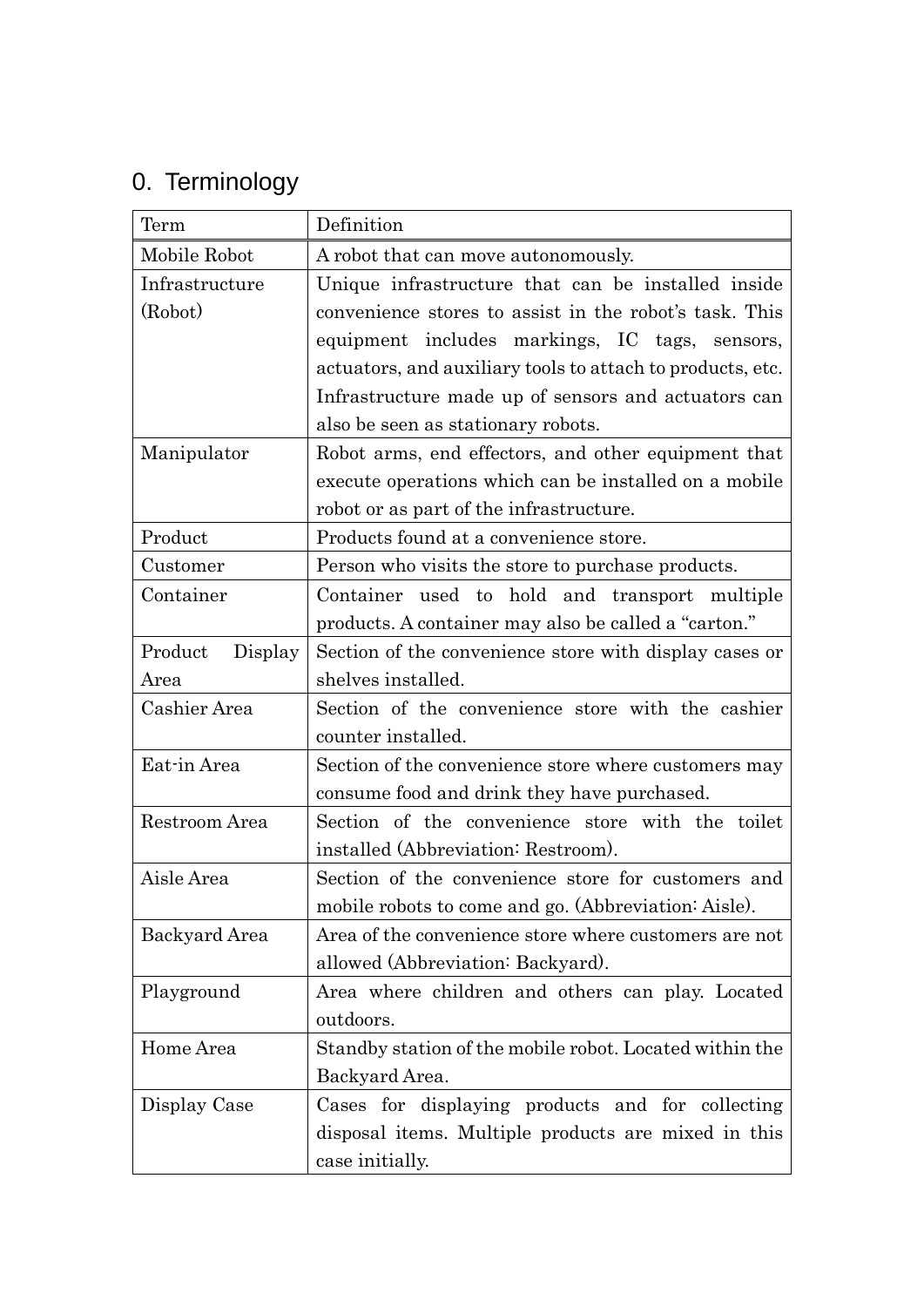| Chief Judge            | The judge who declares the start of the task and issues |
|------------------------|---------------------------------------------------------|
|                        | instructions to the participants.                       |
| Assistant Judge        | The assistant to the judge who performs measurement     |
|                        | scoring and watches for violations, etc.                |
| Operator               | The person who performs the starting operation in the   |
|                        | competition field. After finishing the operation, the   |
|                        | operator leaves the competition field.                  |
| <b>Safety Observer</b> | The person who manages the safety of the system         |
|                        | within the competition field. Performs operations such  |
|                        | as emergency stop. May double as the operator.          |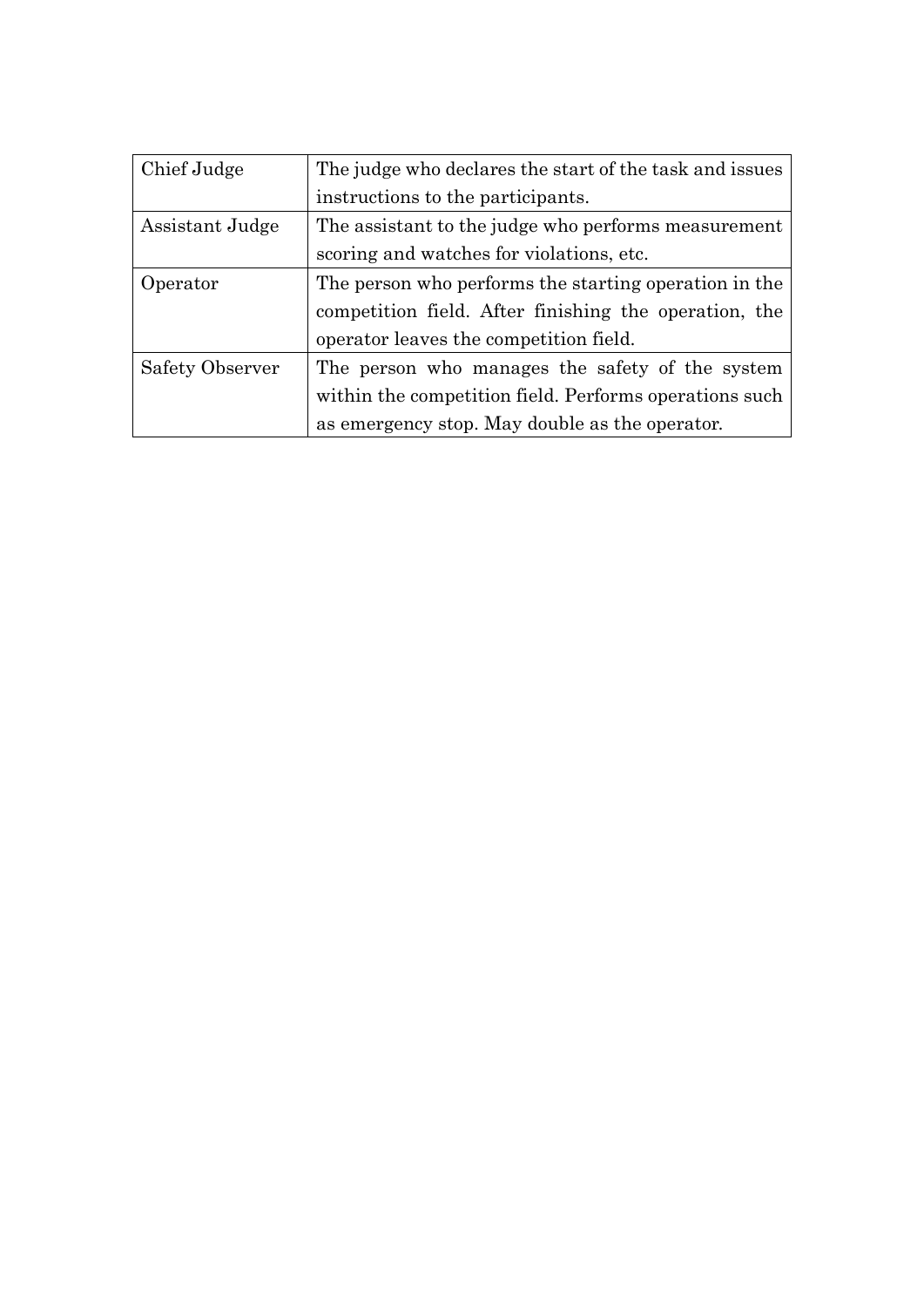## 1. Overview

This challenge aims to develop technology to automate customer interaction, which is part of the job for employees at a convenience store. Participants of this competition task will develop a robot that autonomously moves and interacts with customers, as well as infrastructure to install inside of a simulated convenience store. In this challenge, participants will use the robots and infrastructure they develop to compete in terms of the innovation, viability, and feasibility of their systems when performing customer interaction demonstrations in a simulated convenience store space.

The layout of the convenience store interior consists of a product display area, cashier area, eat-in area, restroom area, aisles, backyard area, and a playground area.

Participants can freely choose a customer interaction challenge and perform a system demonstration within the time limit of the round.

In addition, the proposed system will be required to contribute to energy saving and an efficiency of work in convenience stores.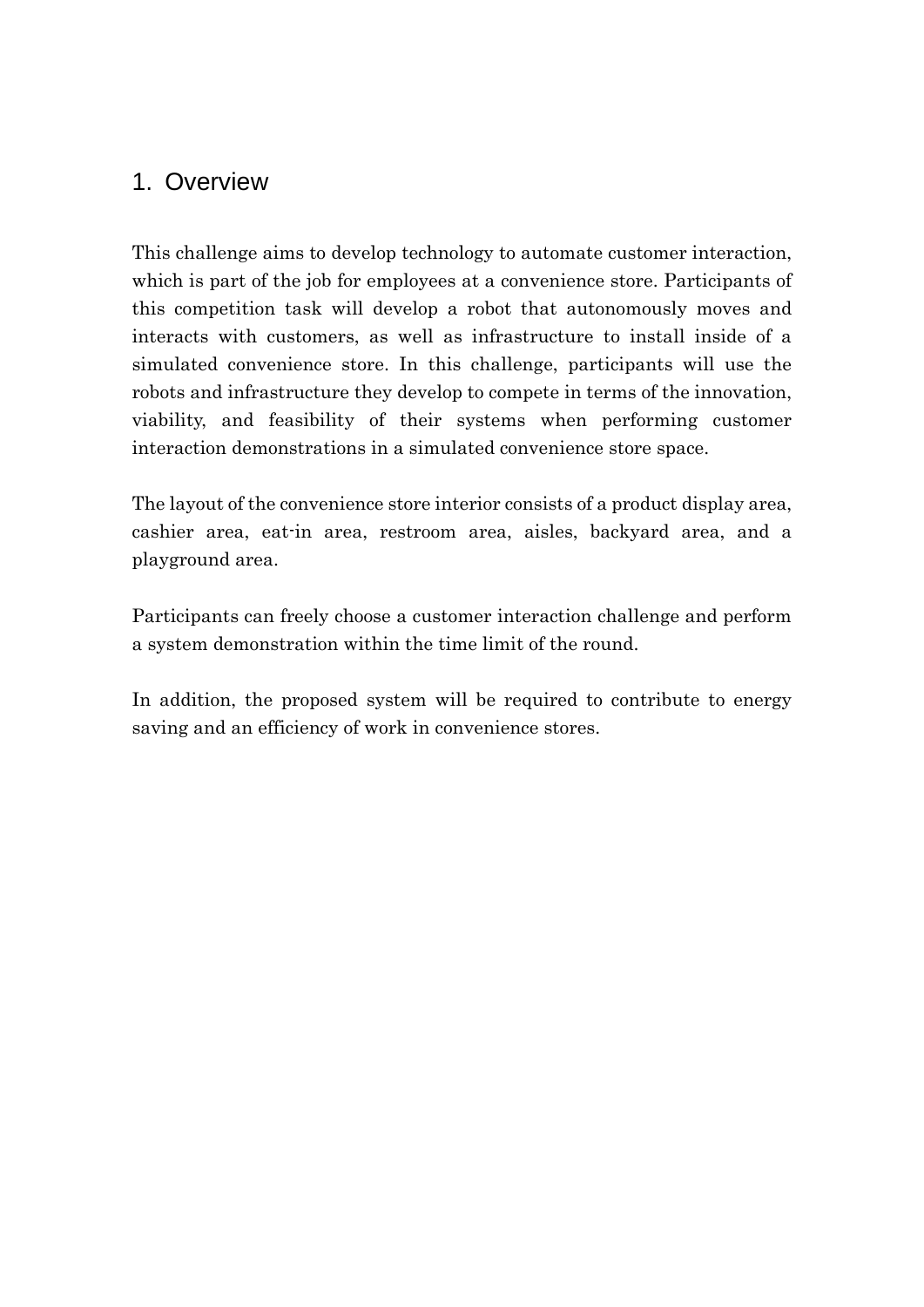## 2. Flow of the Round

The time limit for this task will be 15 minutes. The task will proceed with three tasks in the following order:

- (1) Renovation time
- (2) Presentation
- (3) Customer interaction demonstrations

Participants can distribute the time to each phase as they prefer. Participants must indicate their progression to the judges when starting each phase and when completing the task.

Please note the presentations and the customer interaction demonstrations must be done in English, which is the official language of the competition.

## 2.1. Renovation Time

Participants will add or replace furniture such as shelves and other infrastructure, install their robot, and set products as necessary. For example:

- Installation of unique infrastructure inside the convenience store
- Replacement of existing furniture such as display cases and the cashier counter
- ・ Arranging their robot and products in any initial positions inside the simulated convenience store.

Participants should inform the judges when their renovation has ended.

### 2.2. Presentation

Participants will explain the purpose and an overview of the system they developed. The presentation may be conducted at the same time as the demonstration. Participants must inform the judges when the presentation is over or if the presentation will be conducted at the same time as the demonstration.

## 2.3. Customer Interaction Demonstration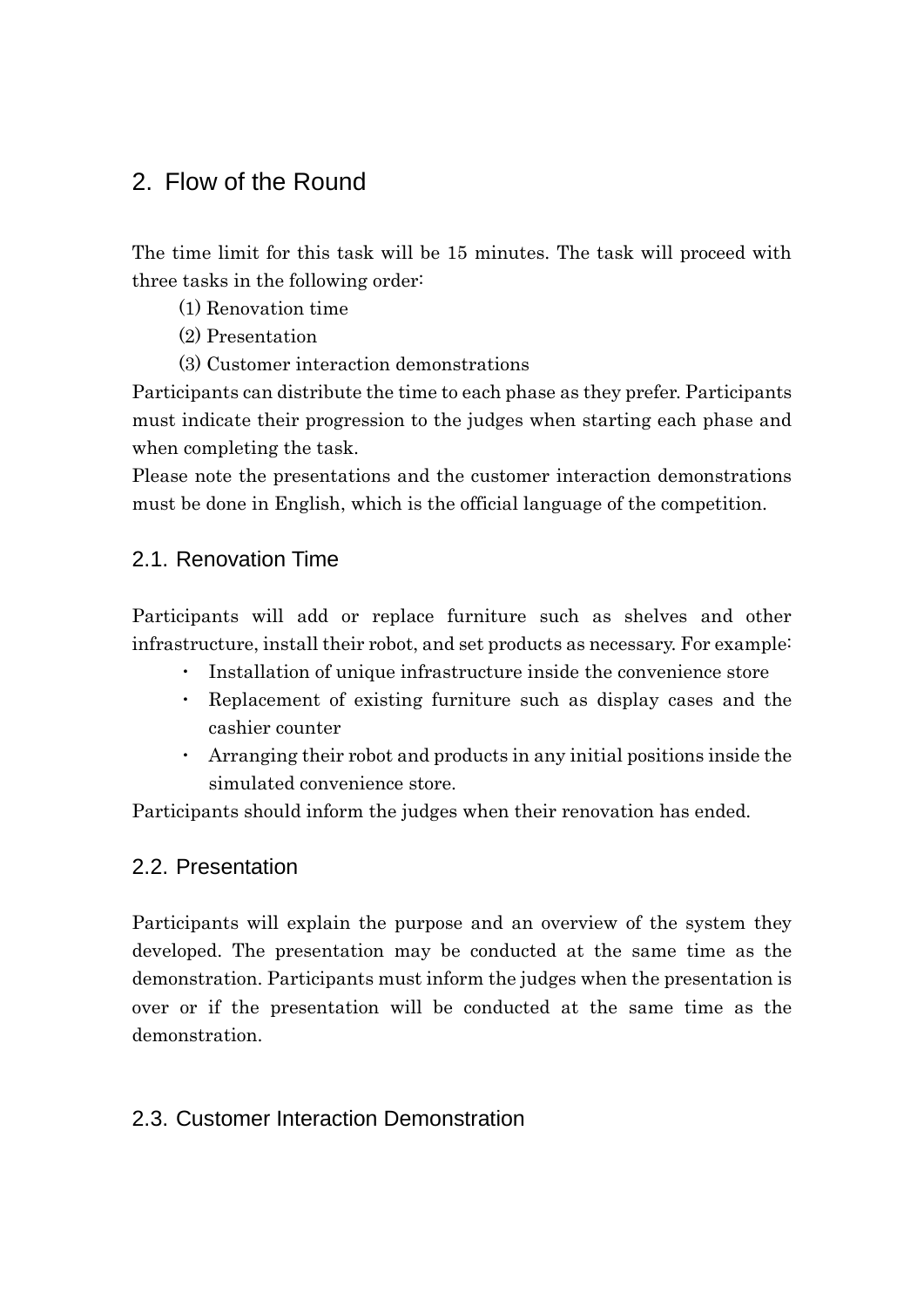After the judges confirm that the preparations are finished, the demonstration will begin.

The participants will input the start command into the system.

After the system operation starts, the participants are not allowed to control the robot or take any actions that will influence the operation of the system. Any team that manipulates the operation of the system will be withdrawn from the task at that point.

However, if there is a system malfunction and continuing the task is deemed difficult, the participants can decide to retry the task as described hereafter.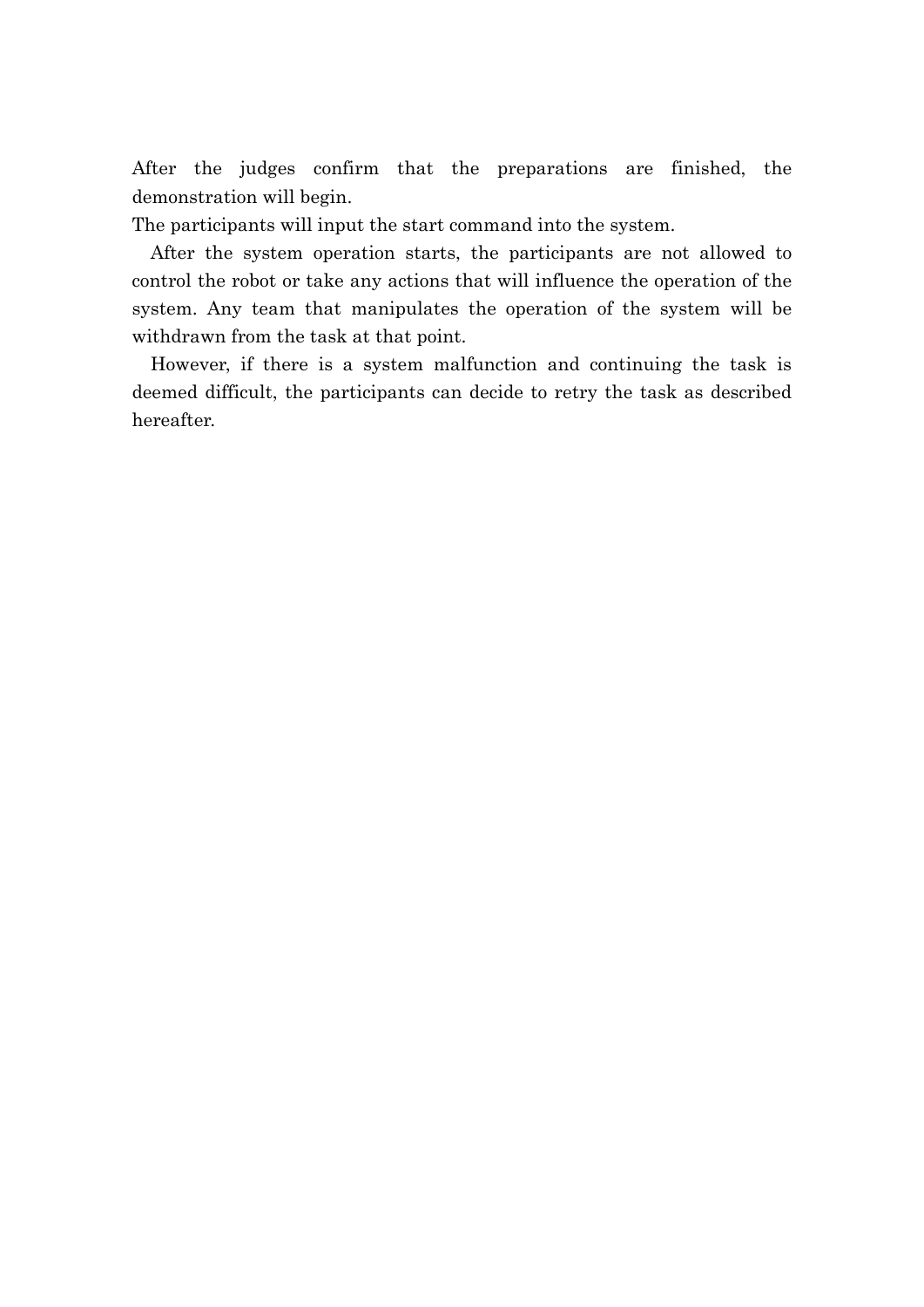## 3. Details of Challenge

## 3.1. Customer Interaction Challenge

Participants can freely choose a customer interaction challenge and perform a system demonstration within the time limit of the round. For example, the competition expects a demonstration similar to those below.

- ・ Heating purchased products (lunch boxes, etc.) or bagging products
- ・ Receiving orders and retrieving products ordered through a clerk such as hot snacks and cigarettes
- ・ New services based on recognizing gender, age, and products customers are hesitant to purchase
- ・ Recommendation of products
- ・ Prevention of shoplifting
- ・ Customer service for customers with special needs such as elderly, foreign nationals, or wheelchair-users.
- ・ Assistance and other services

These are only a few examples of customer interaction. Not all of these services need to be implemented. However, the competition expects proposals and demonstrations that foresee a future of new services including the interaction between people (staff and customers) and robots. The competition also expects participants to generate appeal by illustrating the specific use prescribed to their system in their demonstration via role-playing and other means. The judging panel evaluates those customer interactions from the perspectives outlined below.

Judges score customer interaction by awarding points based on the following criteria:

- Innovation
- Viability
- Feasibility

Furthermore, role-playing customers for the demonstrations should be arranged by the participants.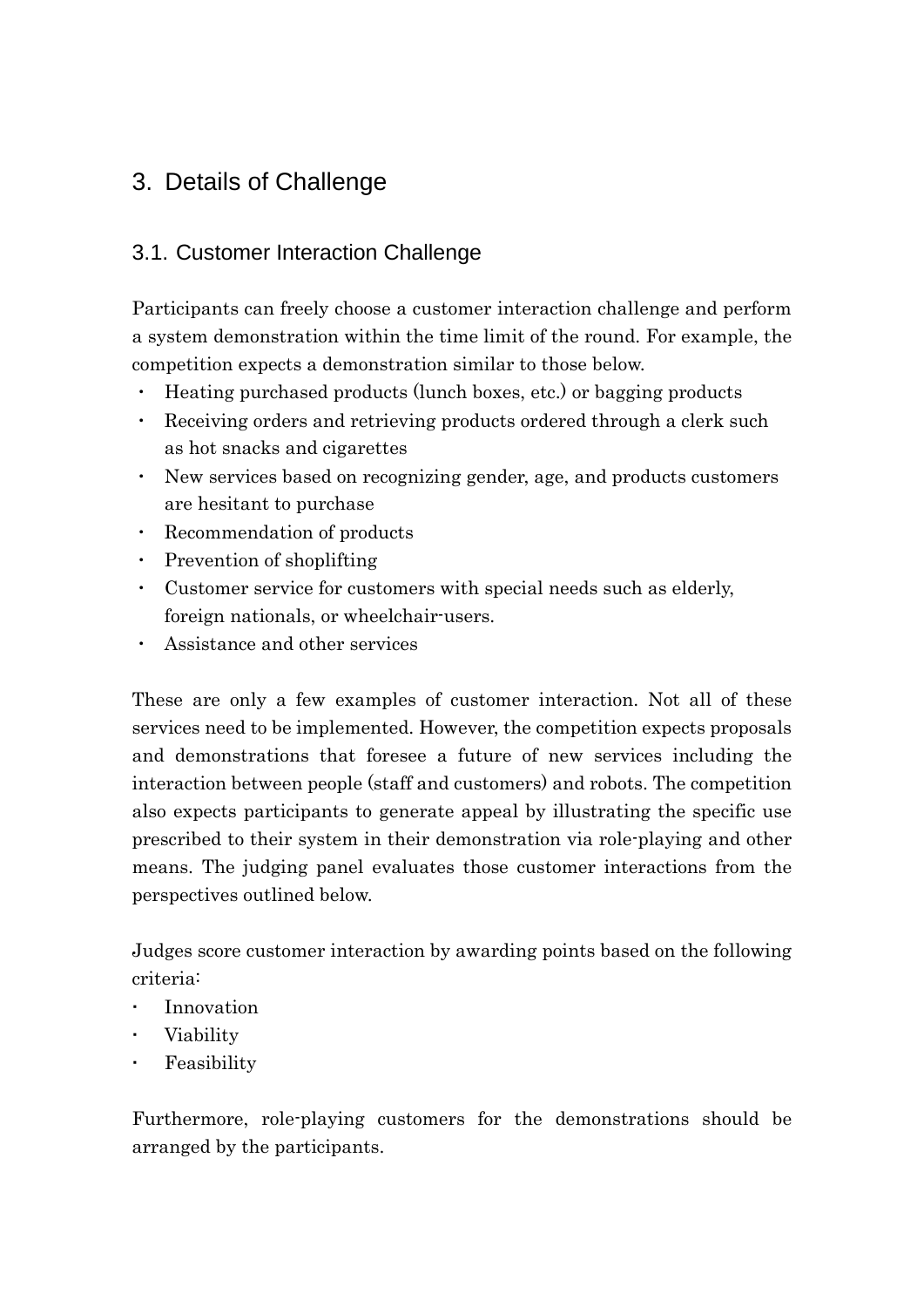## 3.2. Retry

Participants can ask the judges to terminate the demonstration to retry the task if the system malfunctions and continuing the demonstration is deemed difficult.

However, the clock will continue to run while the demonstration is stopped. The participants can decide in what state to resume the task.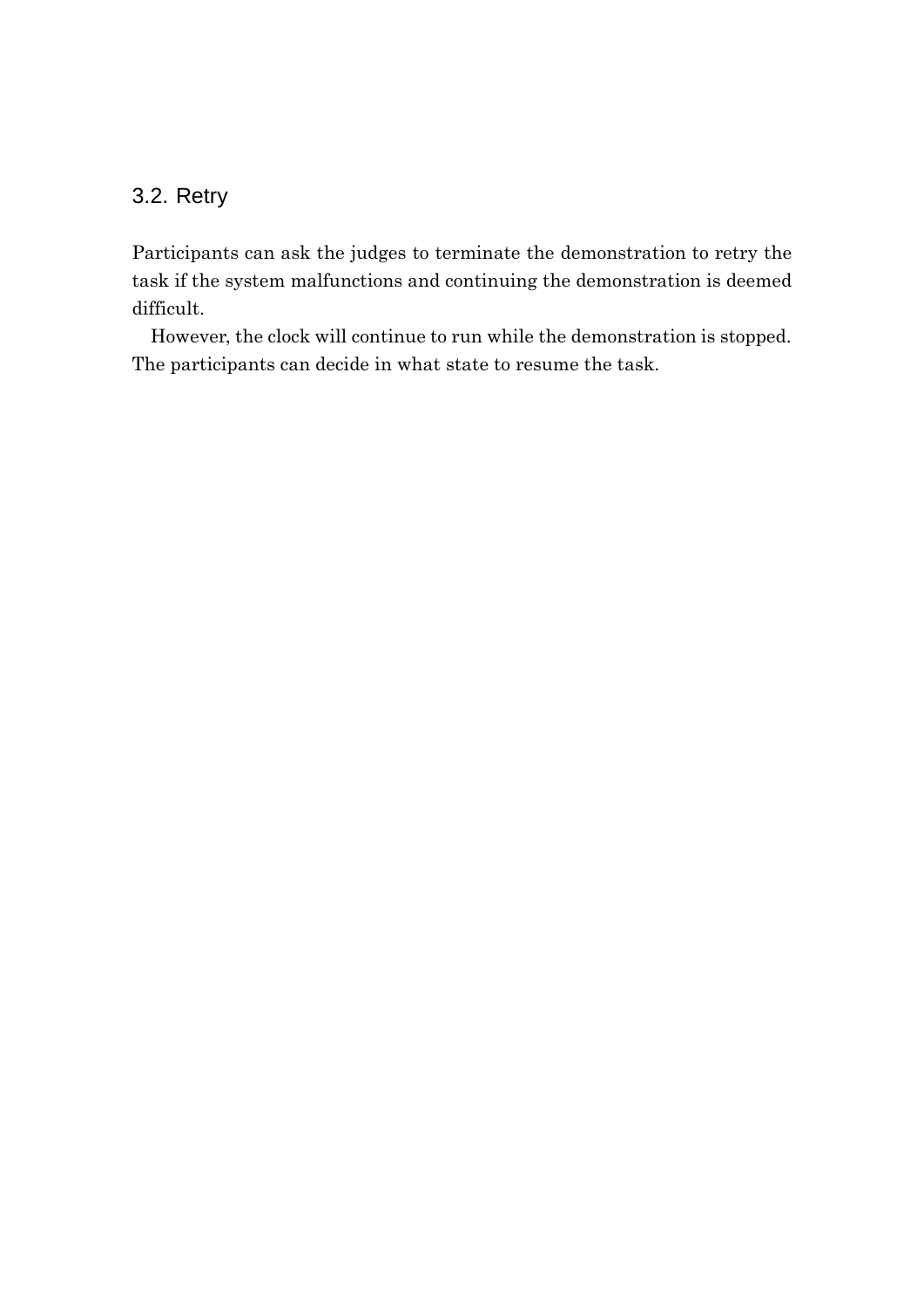## 4. Specifications and Restrictions

## 4.1. Simulated Convenience Store

The convenience store will be approximately  $10m \times 10m$  space which consists of a product display area, cashier area, eat-in area, restroom area, aisles, and a backyard area. The cashier area will have a counter, and the product display area will include display case. Detailed information about the layout, counter, and display case inside the convenience store will be provided in a separate document.

Participants will not be allowed to make changes to the layout inside the convenience store during the renovation time such as rearranging the display case in the aisles.

## 4.2. Products

Participants shall prepare the products to use in the demonstration

## 4.3. Mobile Robot and Infrastructure Restrictions

#### 4.3.1. Hardware Restrictions

- There are no restrictions on the number of mobile robots
- Each mobile robot must occupy less than 1m x 1m of floor space and all of the mobile robots must fit into a 2m x 2m area.
- Infrastructure can be installed anywhere inside the convenience store, but different restrictions apply according to the area of the store. Please see the documents provided separately for more information.

#### 4.3.2. Software Restrictions

- The robots and infrastructure must operate autonomously after the start of the task. However, participants may monitor the internal status remotely in order to know the state of their system.
- Mobile robots are prohibited from moving outside of the convenience store.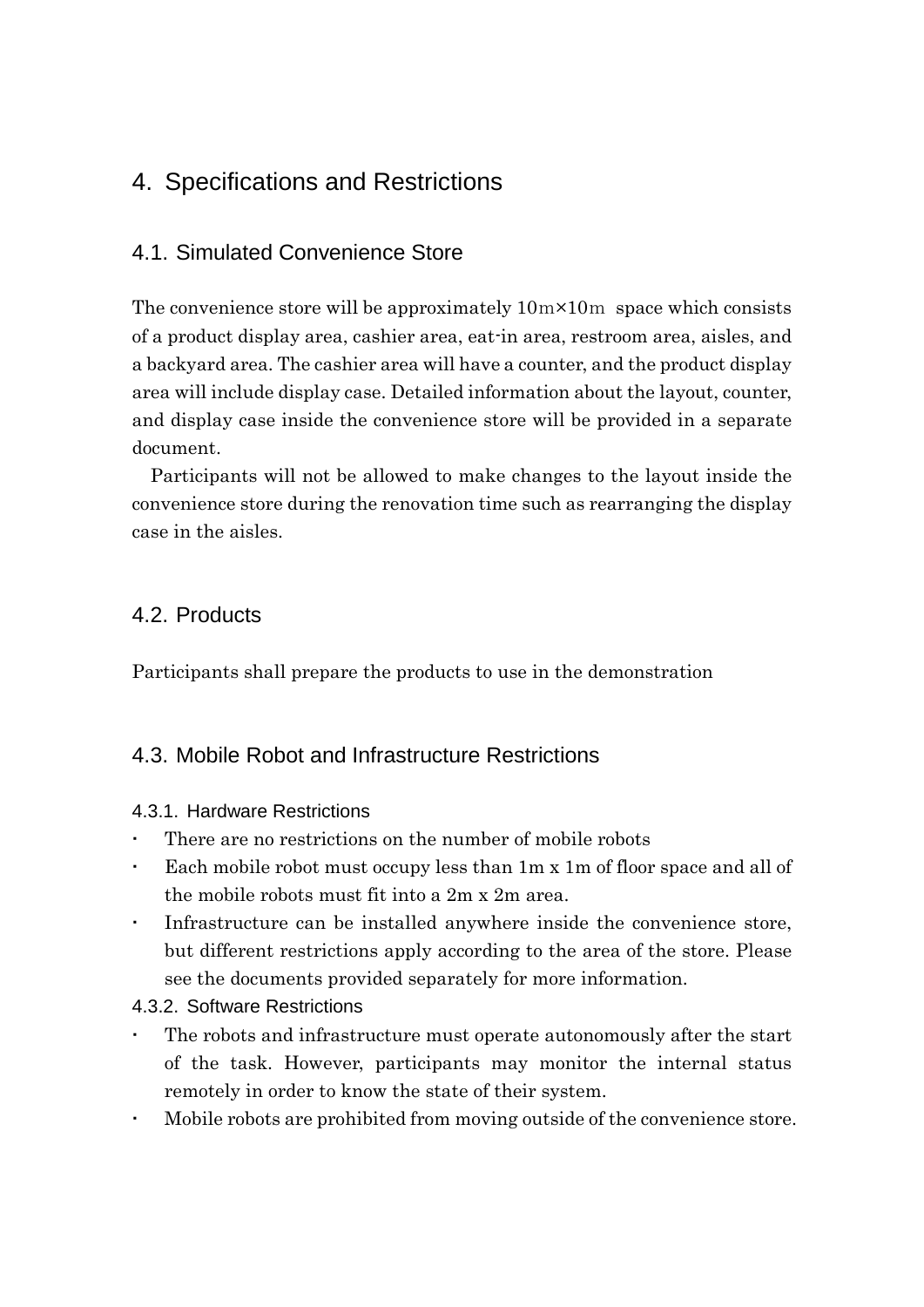#### 4.3.3. Energy Source Restrictions

- Participants should provide an energy source for their robots.
- A power supply within AC100V/1500W is planned as the energy source for participants to use.
- Any energy source deemed to be dangerous or inappropriate for use will not be allowed.

#### 4.3.4. Venue Restrictions

- Participants are prohibited from intentionally dirtying or damaging the convenience store.
- Infrastructure must be able to be removed immediately after the task ends to return the venue to its original state.
- The convenience store has no ceiling or walls

### 4.3.5. Safety Restrictions

- Systems must all have an emergency stop switch in case of emergency.
- The emergency stop switch must be separate from the switch used to start the system
- The emergency stop switch must be installed at a location where it can be safely pressed while the system is in operation, or can be operated remotely.
- When initiating an emergency stop remotely, it must be a wired pushbutton emergency stop switch located at a distance of over 1.5m away.
- ・ If the emergency stop switch is pressed, all of the movable parts included in the system must immediately stop operating.
- ・ The design must prevent the system from tipping over at all times, including during an emergency stop.
- ・ Measures must be taken to shield any area with a danger of pinching the arms and legs of people in the vicinity.
- ・ Hot areas and sharp edges must not protrude.
- ・ Energy sources utilizing fire or high temperatures are not permitted.
- ・ Any laser used in the system must be class 1 or lower.
- ・ Products and parts of robots must not inject anything.